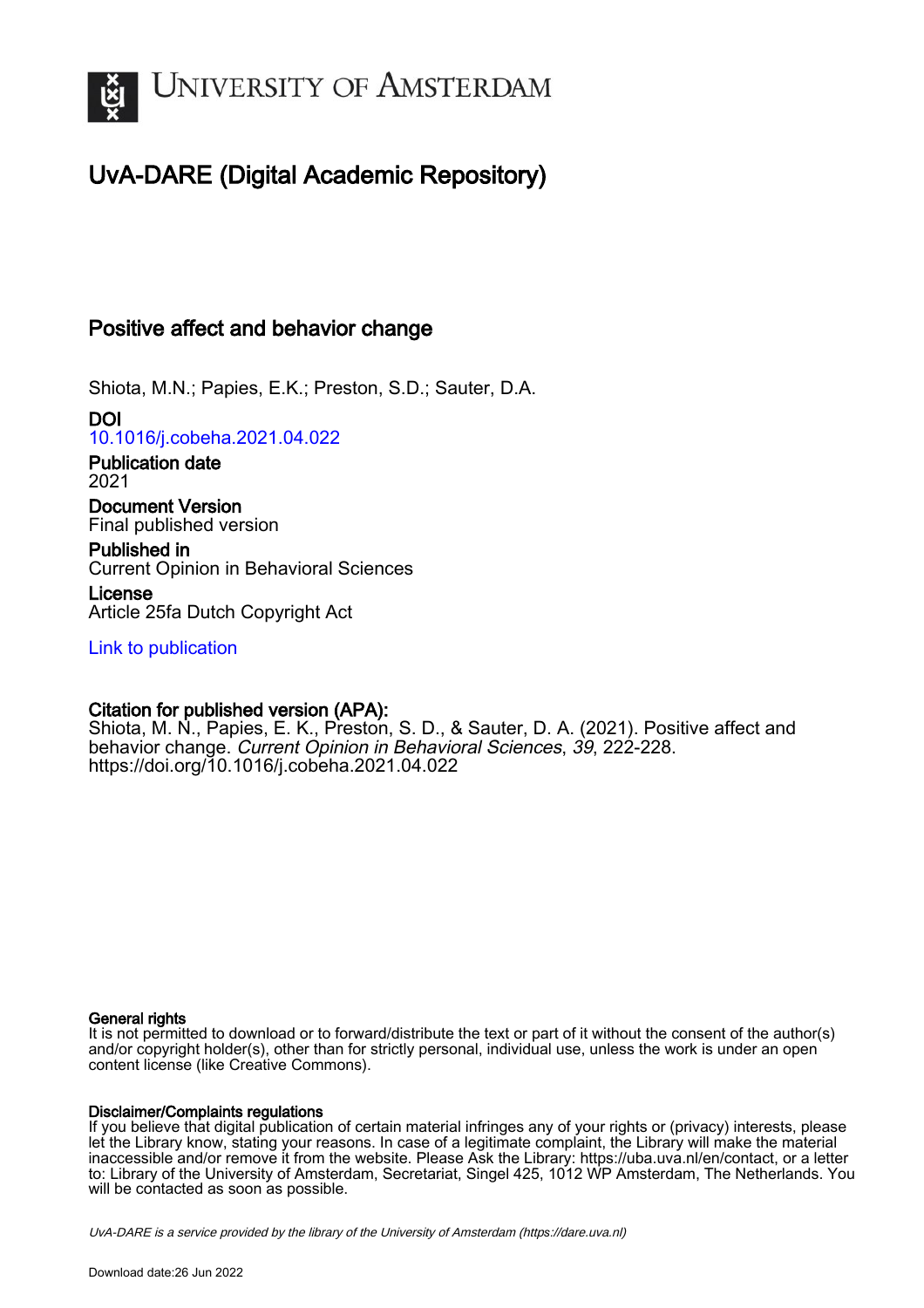

**ScienceDirect** 



## Positive affect and behavior change $\frac{1}{2}$ Michelle N Shiota<sup>1</sup>, Esther K Papies<sup>2</sup>, Stephanie D Preston<sup>3</sup> and Disa A Sauter<sup>4</sup>



Affect and emotion have potent motivational properties that can be leveraged to promote desirable behavior change. Although interventions often employ fear appeals in an effort to motivate change, both theory and a growing body of empirical evidence suggest that positive affect and emotions can promote change by serving as proximal rewards for desired behaviors. This article reviews examples of such efforts in the domains of healthy diet and exercise, prosocial behavior, and pro-environmental behavior, documenting the strong potential offered by behavioral interventions using this approach. The extent to which positive affect experience prospectively drives behavior change (as distinct from rewarding the desired behavior) is less clear. However, a variety of possible indirect pathways involving incidental effects of positive affect and specific positive emotions deserve rigorous future study.

#### Addresses

<sup>1</sup> Department of Psychology, Arizona State University, P.O. Box 871104, Tempe, AZ 85287-1104, USA

 Institute of Neuroscience and Psychology, University of Glasgow, Hillhead Street, Glasgow, G12 8QB, Scotland, United Kingdom Department of Psychology, University of Michigan, 530 Church St., Ann Arbor, MI 48109-1043, USA

<sup>4</sup> Department of Psychology, University of Amsterdam, Niewe Achtergracht 129B, 1001 NK Amsterdam, The Netherlands

Corresponding author: Shiota, Michelle N (lani.shiota@asu.edu)

Current Opinion in Behavioral Sciences 2021, 39:222–228

This review comes from a themed issue on Positive Affect

Edited by Henk van Steenbergen, Disa Sauter, Blair Saunders and Gilles Pourtois

For a complete overview see the **Issue** and the **Editorial** 

Available online 27th May 2021

https://doi.org/10.1016/j.cobeha.2021.04.022

2352-1546/ã 2021 Elsevier Ltd. All rights reserved.

Interventions to promote healthy, prosocial, and proenvironmental behaviors face a common problem: the undesirable behavior is rewarding in the moment, convenient and/or easy, and increases the likelihood of longterm negative outcomes; whereas the desired behavior is expected to be relatively unpleasant, costly and/or effortful in the short term, with rewards that are reaped in the distal future or by others. Information about the longterm negative consequences of undesirable behaviors is generally insufficient to produce lasting change. Motivation is also needed, along with congruent social norms, a belief that the outcome is controllable, and skills for implementing the change [1–3]. Intervention efforts often use fear appeals — warnings about the dire consequences of failure to change — as the primary motivational element. However, evidence suggests that these only work when people can regulate the resulting distress, and have high self-efficacy to enact the necessary change  $[4^{\bullet}, 5]$ .

As another approach, researchers increasingly call for employing positive affect and emotions in behavior change efforts  $[5,6,7^{\bullet\bullet},8^{\bullet\bullet}]$ . The overarching aim in this work is to bring a sense of reward to the desired behavior in the moment, strategically leveraging the motivational, cognitive, and behavioral advantages of reward orientation to facilitate change. This review offers examples of recent efforts to use positive affect and emotion to promote healthy diet and physical exercise, prosocial behavior, and pro-environmental behavior. These domains are strong exemplars of the central problem of behavior change, and are critically important at the current time, with real-world consequences that affect millions of people and require novel solutions. Throughout this article positive affect is used to denote any subjectively pleasant affective state, including positive mood; positive emotion denotes a theorized brief, multi-component emotional response to a particular eliciting event; and reward refers to a desirable outcome received by the individual as a consequence of exhibiting some behavior (for more on these distinctions see Shiota, Sauter, and Desmet, this issue). We analyze common mechanisms by which most positive affect-based interventions appear to work, and conclude with recommendations for additional mechanisms to explore, as well as advice for future efforts using positive affect and emotion to promote behavior change.

## Promoting healthy dietary choices and physical exercise

A growing body of evidence indicates that positive emotion-based interventions aimed at promoting healthy

 $\overline{\mathbb{R}}$  Given her role as Guest Editor, Disa Sauter had no involvement in the peer-review of this article and has no access to information regarding its peer-review. Full responsibility for the editorial process for this article was delegated to Blair Saunders.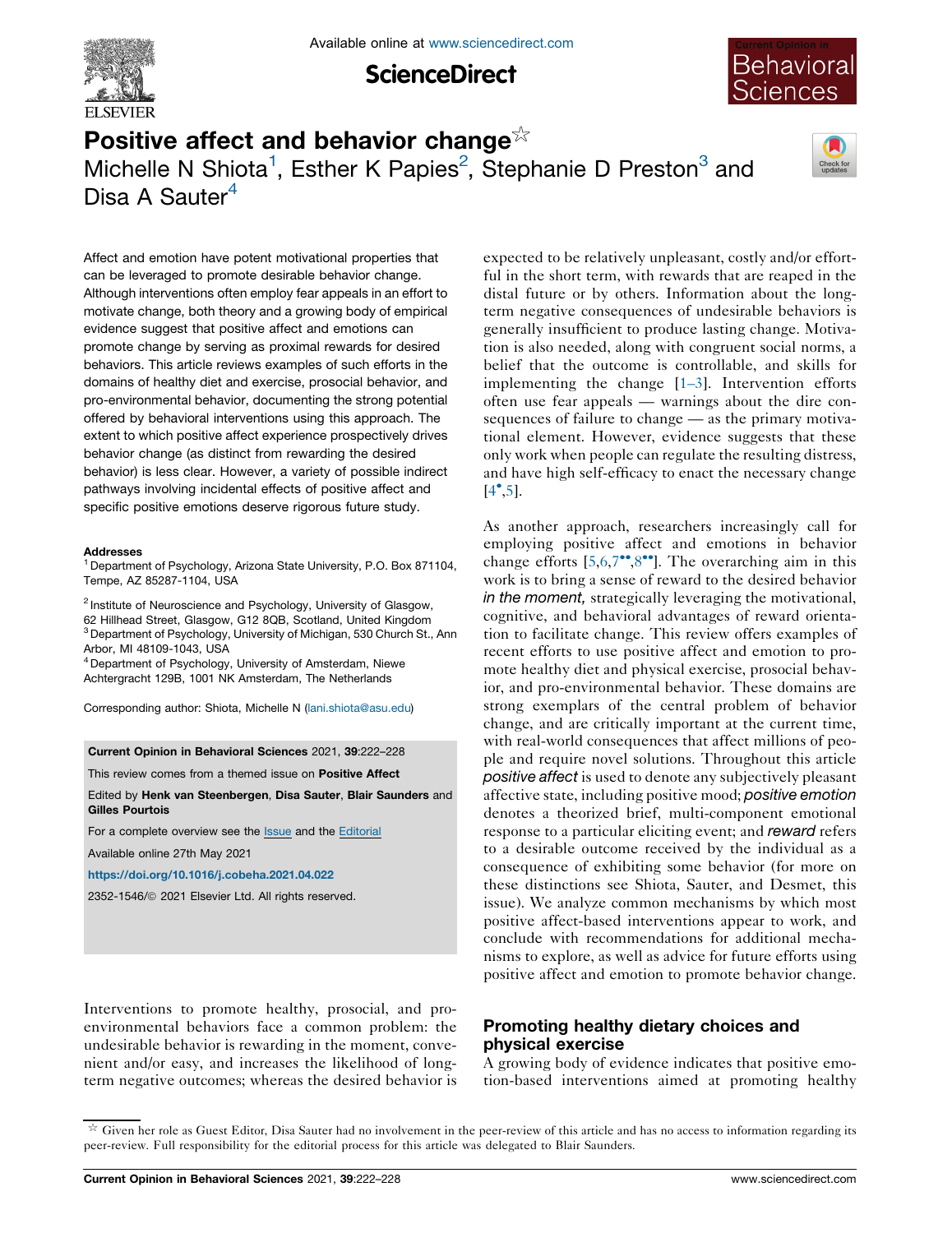dietary choices and increasing physical exercise can be effective. Techniques highlighted in the examples below harness positive affect by emphasizing the immediate pleasure of a healthy product or activity, and by increasing the salience of rewards beyond individual physical health, thereby bringing longer-term rewards of behavior change into the present moment.

Traditionally, healthy dietaryoptions have been encouraged through labels that describe their health-promoting qualities (e.g. low salt or fat). Although such labels direct attention to desirable long-term outcomes (i.e. good physical health), their effectiveness is limited [9]. In contrast, labels that describe immediate hedonic aspects of products, such as appetizing flavors and texture profiles, increase the appeal of healthy choices [10<sup>•</sup>,11,12<sup>•</sup>,13]. Similar findings have been reported for physical activity interventions, wherein activating expectations of immediate enjoyment (e.g. feeling good during and right after exercise) appear more effective than directing attention toward distal outcomes such as weight loss [14,15<sup>°</sup>]. To succeed, positive intervention techniques must help consumers vividly simulate the proximal pleasures of healthy choices, thereby generating anticipation of positive affect in the moment and pointing appetitive motivation toward healthy options  $[10^{\bullet}, 16]$ .

Interventions that prime the salience of long-term benefits can also motivate people, provided that those distal benefits are already highly valued [17",18"]. For example, in one field experiment, reminders of a future slim figure reduced unhealthy snack intake, but only for participants with active weight-control goals [19]. Individuals with such 'want-to' dietary goals show higher implicit liking of and implicit positive associations with healthy foods, and less positive associations with unhealthy foods; an effect not seen for 'have-to' goals that emphasize obligation and external pressure  $[20\text{°}$ . In some cases, linking the desired behavior to a goal or value beyond individual health can heighten motivation, especially if the rewards associated with that goal are proximally salient. Among committed couples, for example, reframing a health behavior change as doing what's best for the couple and/or partner may be quite motivating [21]. Although social influence attempts such as harassing, bargaining, and guilting generally fail to have the desired effect on partners, positive social control techniques such as displaying positive affect as a reward for the desired behavior, and communicating that the target behavior is valued, have been linked to improvements in partner health behaviors including healthy diet and exercise [22 ]. In these ways, pleasant feedback and encouragement from the partner become an immediate reward for healthy choices.

## Prosocial behavior

A long-standing question in research on prosocial and altruistic behavior is whether people who feel good are

also more likely to do good. One hypothesis is that happiness encourages behaving in more prosocial ways  $[23$ <sup> $\bullet$ </sup>. An alternative hypothesis is that people in a pleasant mood are highly motivated to maintain that cheerful state, rather than undermining it by engaging with another's distress or need. Altruistic/prosocial action commonly involves a cost to the self for helping others including costs of time and effort. Moreover, prosocial action often depends on some degree of empathy, especially when the target of that action is in distress [24 ,25], and a growing body of evidence suggests that empathy requires effort [26]. Thus, positive affect and emotion might produce complacency, undermining rather than promoting prosociality [27]. Recent decades have yielded a wealth of evidence on this topic across a variety of outcome measures, such as donating, volunteering, political participation, and taking the time to assist a person in need. The resulting picture is somewhat complex, and requires careful analysis.

The bulk of the evidence, including correlational, experience sampling, daily diary, and experimental studies, supports the first hypothesis — that positive affect generally does promote prosociality  $[23\bullet]$ . By what mechanisms might this occur? Much research highlights the value of anticipated and received proximal affective rewards for altruistic and prosocial behavior. The links between positive affect and prosocial behavior are bidirectional [28]; findings from a recent meta-analysis show that engaging in prosocial behavior increases subsequent positive affect and well-being in the helper  $[29\bullet]$ . Thus, helping others is rewarding to the helper, completing a feedback loop that increases the likelihood of engaging in prosocial behavior in the future [30,31]. Social contact and approval are particularly potent rewards in this regard, activating neural circuitry similar to that for material rewards [32,33]. Although material rewards to children for helping behavior can backfire by reducing intrinsic motivation, social reinforcements such as displays of positive emotion, praise, and encouragement do foster downstream prosociality [34 ]. For example, in an experiment with 197 adolescents, those who received positive social feedback (thumbs up) ostensibly from their peers after donating tokens in a public goods game increased donations compared to when the thumbs up came from keeping tokens or without feedback [35].

Some research relevant to this mechanism has focused on specific positive emotion states, rather than positive affect. For example, moral elevation — an affective response to witnessing another's prosociality — has been found to increase subsequent helping [36]. Consistent with social learning theory, feelings of elevation reflect the recognition that altruism is rewarded rather than exploited by others in the current social context [37]. Feelings of love are associated with increased prosocial behavior as well, not only towards members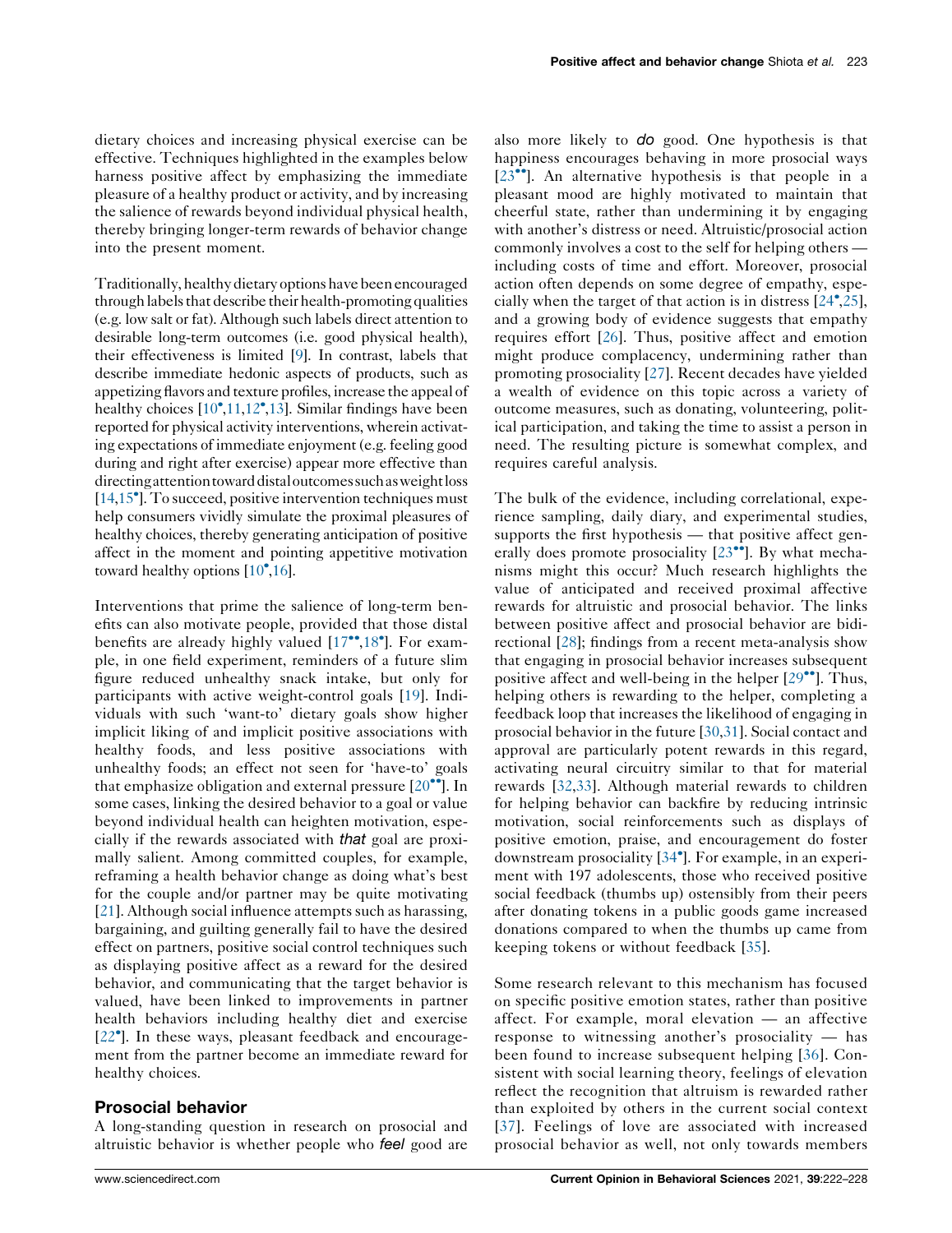of one's own group but also towards out-group members [38]. Gratitude also facilitates prosocial behavior in multiple ways. According to Algoe's 'Find, Remind, Bind' theory, gratitude serves adaptive functions related to initiating, developing, and maintaining lasting interdependent relationships with responsive interaction partners [39]. Much experimental research finds that gratitude motivates a beneficiary's subsequent prosocial behavior toward the benefactor, as well as 'paying it forward' to third parties [40,41]. Moreover, receiving an expression of gratitude increases the benefactor's commitment to further support the beneficiary [42], and third-party observers to gratitude expression are subsequently more helpful and affiliative toward both the beneficiary and benefactor [43 ], consistent with viewing gratitude as a form of social reward.

Importantly, the evidence also suggests mechanisms by which positive affect may sometimes *inhibit* prosociality, and these are important to consider when developing a new intervention. Consistent with more pessimistic predictions, correlational research has linked higher trait positive emotionality with lower performance on a test of empathic accuracy [27]. As a state, positive affect generally promotes a rosy, optimistic attitude toward the current focus of attention [44]. When one's own behavior is that focus, a certain tolerance for morally questionable acts can result. In both cross-sectional and experimental studies, participants experiencing more positive affect rated unethical behaviors as more acceptable, and actually engaged in more unethical behavior (e.g. lying to obtain a reward, taking more than was earned) given an easy opportunity [45,46]. In each case, the effect of current pleasant affect may nudge one toward the immediate reward of unethical behavior, especially if foregoing these opportunities is unlikely to be detected and praised by others. More research is needed on the conditions in and mechanisms by which positive affect encourages prosocial behavior, rather than the reverse.

### Pro-environment consumer behavior

Climate change is accelerating, and resolute action is needed across nations and partisan lines to address this mounting crisis. As with health and prosocial behavior, individuals' consumer behavior at the moment of choice is typically focused on options that are convenient and that provide known, immediate benefits to the self despite distal and more abstract negative consequences [47]. A recent meta-analysis suggests however that, as with health behavior, people make more pro-environmental purchases and other choices when they have a positive attitude toward pro-environmental behavior, believe it is consistent with their values, morals, and norms, care about the environment, and feel control over the situation [48].

Bringing rewards into the moment can play an important role in facilitating pro-environmental consumer behavior. As with health and prosocial behavior, individuals with strong pro-environmental values may be motivated by the anticipation of positive affect resulting from the behavior itself. A recent meta-analysis revealed that pro-environmental behavior is promoted by positive feelings from (ordered by magnitude) happiness from hedonic rewards, personal meaning, and the 'warm glow' of knowing that one has performed a socially valued act  $[49$ <sup> $\degree$ </sup>. In one study, men who anticipated feeling more positive and less negative about owning an electric car reported a stronger intention to adopt an electric vehicle [50]. In another, positive anticipated emotions predicted behavioral intentions to address climate change for more engaged (but not less-engaged) people [51<sup>••</sup>]. Pro-environmental behavior is also facilitated by both pride in past environmental achievements [52] and anticipated pride in future proenvironmental acts [53]. In one experience sampling study, students who performed a pro-environmental act reported concurrent pride that then predicted future proenvironmental acts, at least among those who believed these values were normative [54].

Extrinsic rewards may promote pro-environmental behavior as well, provided that they are deployed strategically to support new habit formation rather than undermining intrinsic motivation. A meta-analysis found that financial incentives for pro-environmental behavior had a small to medium effect not only while active  $(d = .36)$ , but even after incentives were removed  $(d = .41)$  [55]. Rewards given on variable schedules were most effective, consistent with a well-replicated finding that unpredictable rewards are most likely to lead to the formation of new habits [56<sup>••</sup>]. Another trick for bringing rewards into the moment is *gamification*, or making the desired behavior fun. For example, in one randomized controlled trial with nearly 2000 households, those playing a new 'Cool Choices' competitive game, in which they earned points for energy-saving actions, reduced electricity consumption even six months later (as verified by electricity bills), and the effect was strongest among previous high-energy-use consumers [57].

As with health behavior and prosocial behavior, linking pro-environmental behavior to positive emotion mechanisms of interdependent relationships can promote behavior change as well. For example, the heightened status motivation associated with pride may promote the selection of and willingness to pay more for 'green' products, as long as the product is visible to others who will be impressed [58,59<sup>°</sup>]. Viewing nature as vulnerable should also facilitate pro-environmental behavior by activating feelings of tenderness and the caregiving motivations that evolved to nurture helpless neonates [30]. For example, feelings of empathy for and connection with nature can promote pro-environmental attitudes and behavior [60 ]. People induced to empathize with a bird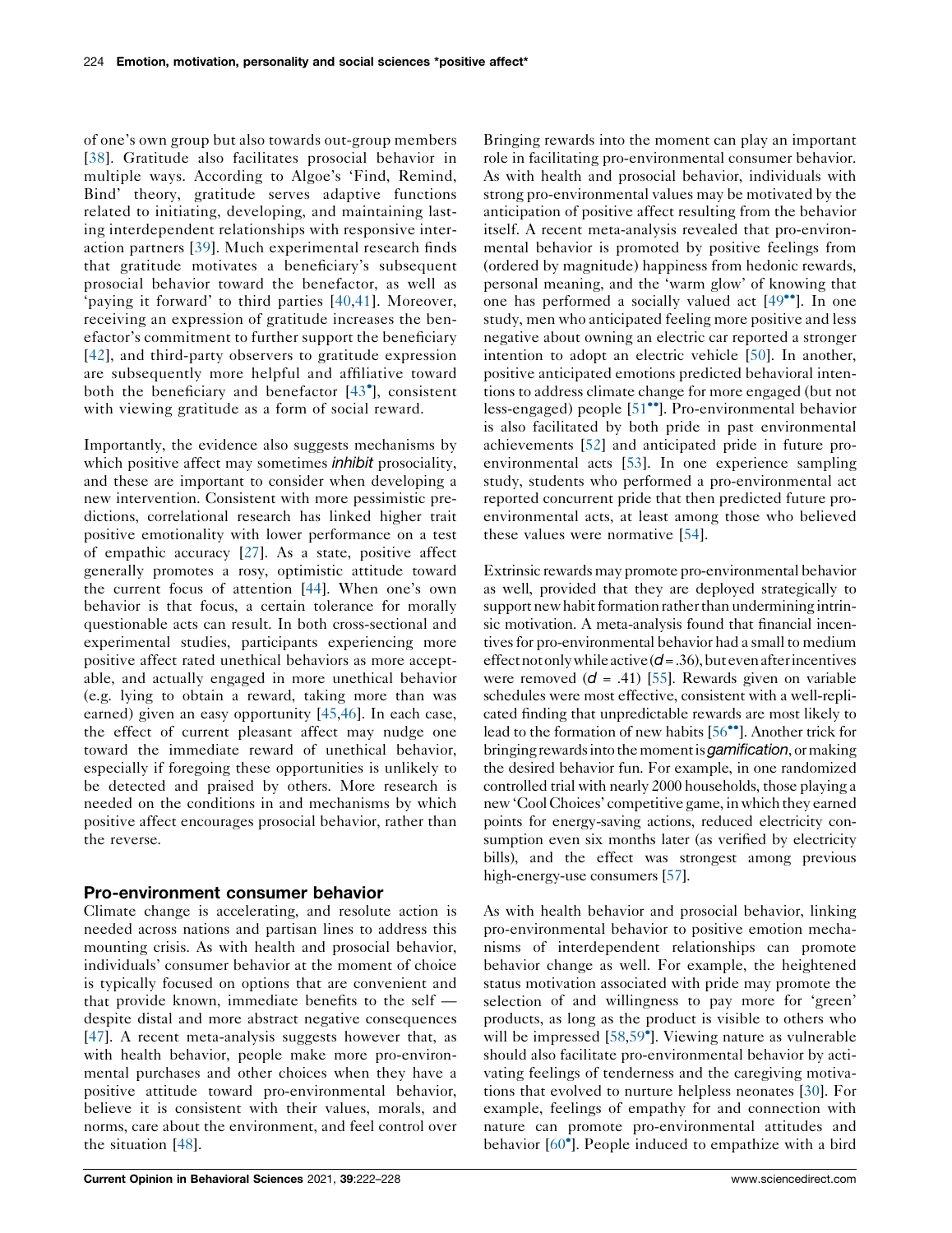or tree recommend higher allocations for environmental protection [61], and people induced to perspective-take with harmed animals, without feeling distress, reported higher biospheric and lower egoistic concern [62]. More empathetic people also report more pro-environmental values, intentions, and past donations; moreover, inducing perspective-taking with suffering people increases pro-environmental intentions [63]. In each of these effects, positive emotions and the affective mechanisms that evolved to guide our relationships with other people can be redirected to improve our relationship with the larger natural world.

## Common mechanisms and implications for future research

The studies reviewed above represent a sample of recent efforts to use positive affect and emotion as tools for behavior change. A recurring theme in this work is the importance of increasing the sense of reward and positivity associated with the desired behavior in the moment, rather than relying solely on abstract, distal incentives or frightening long-term outcomes. This approach invokes people's intrinsic motivation and 'want-to' goals — goals which involve enjoyment, are perceived as inherently meaningful, and/or are integrated into one's identity as distinct from 'have-to' goals that reflect external obligations or the need to avoid negative outcomes  $[20\text{°}$ .

A variety of techniques have been found to successfully link desired behavior to an immediate reward. Immediate pleasurable effects can strengthen the value associated with the behavior itself, whereas promising distal rewards may actually inhibit intrinsic motivation  $[64\text{'''}]$ . Rewards that are inherent to the desired behavior can be made more salient at the moment of choice, as in dietary interventions emphasizing the flavor and texture of healthy food choices [10<sup>°</sup>,12<sup>°</sup>,16]. Extrinsic rewards may be offered or emphasized as well. An important caveat for the latter approach is that offering economic rewards such as money, points, or prizes can backfire if not done with care, undermining downstream intrinsic motivation [65]. Economic incentives that are disbursed for an extended period on an intermittent, unpredictable schedule are most likely to promote behavior change that persists after rewards are withdrawn  $[55,56^{\bullet\bullet},66]$ . Caution may also be needed in using reward orientation to inhibit problematic behaviors (e.g. substance use) rather than to promote desired behaviors, as in the examples above. For example, in one study photographic images that were pleasant and increased arousal and appetitive motivation produced an unintended increase in alcohol craving [67]. Immediate social rewards for the desired behavior appear less subject to these concerns and can be potent, provided that the influence is communicated through positive affect and social feedback rather than through nagging, threatening, or criticizing [22 ,34 ,35]. There is growing

interest in gamification as well, which simply makes the behavior fun [68].

Other approaches link the desired behavior to a larger goal beyond short-term outcomes, and make that goal salient in the moment. For those with a high intrinsic motivation to achieve the distal reward (e.g. a fit figure due to healthy diet and exercise), priming their attention toward that reward can promote change [19]. Alternatively, innate goals for pleasant interactions with loved ones, social status, and nurturing the young and vulnerable can be linked to a desired behavior, thereby activating social positive emotions and motivations that provide more proximal affective rewards. Promoting empathy and perspective-taking is a promising tool when the consequences of the undesired behavior are largely borne by someone or something other than the self.

In this analysis, we have emphasized the power of positive affect and emotion as rewards that motivate behavior change. It is important to clearly differentiate the effects of positive affect/emotion as actual or anticipated reward from those of currently experienced pleasant affect not directly linked to the desired behavior. A meta-analysis of studies using each type of manipulation uncovered robust effects of reward on health cognition and behavior, but weaker and more scattered effects of pleasant affect [6]. However, positive/pleasant affect may support behavior change indirectly, by promoting cognitive and/or behavioral action tendencies that facilitate change  $[7^{\bullet\bullet}]$ . For example, in the robust 'rose-colored glasses' effect discussed earlier, pleasant mood increases one's positive appraisal of the target of attention (e.g. products, messages, people, events) and optimism regarding the outcome [44]. One study that experimentally manipulated mood before a gambling task with electroencephalography (EEG) found that pleasant mood increased a neural marker of reward expectancy [69]. Consistent with this, a meta-analysis revealed that positive affect manipulations increased optimism regarding the likely outcomes of physical activity [6]. Moreover, positive emotion states are thought to broaden the individual's current mindset, allowing attention to expand beyond one's immediate gratification to more distal opportunities and to others' needs [31]. Dispositionally happier people are more proactive when addressing issues of concern, even when their level of worry is modest  $[70^{\circ}]$ , suggesting that positive affect may provide the activation or agency needed for effortful prosocial engagement. Positive emotions can increase self-efficacy as well  $[51$ <sup>\*\*</sup>,71]. These findings all suggest promising directions, but much more research is needed to examine the varied, indirect pathways by which the current experience of positive affect might support behavior change.

Exploring ways in which incidental effects of specific positive emotions can support behavior change is also an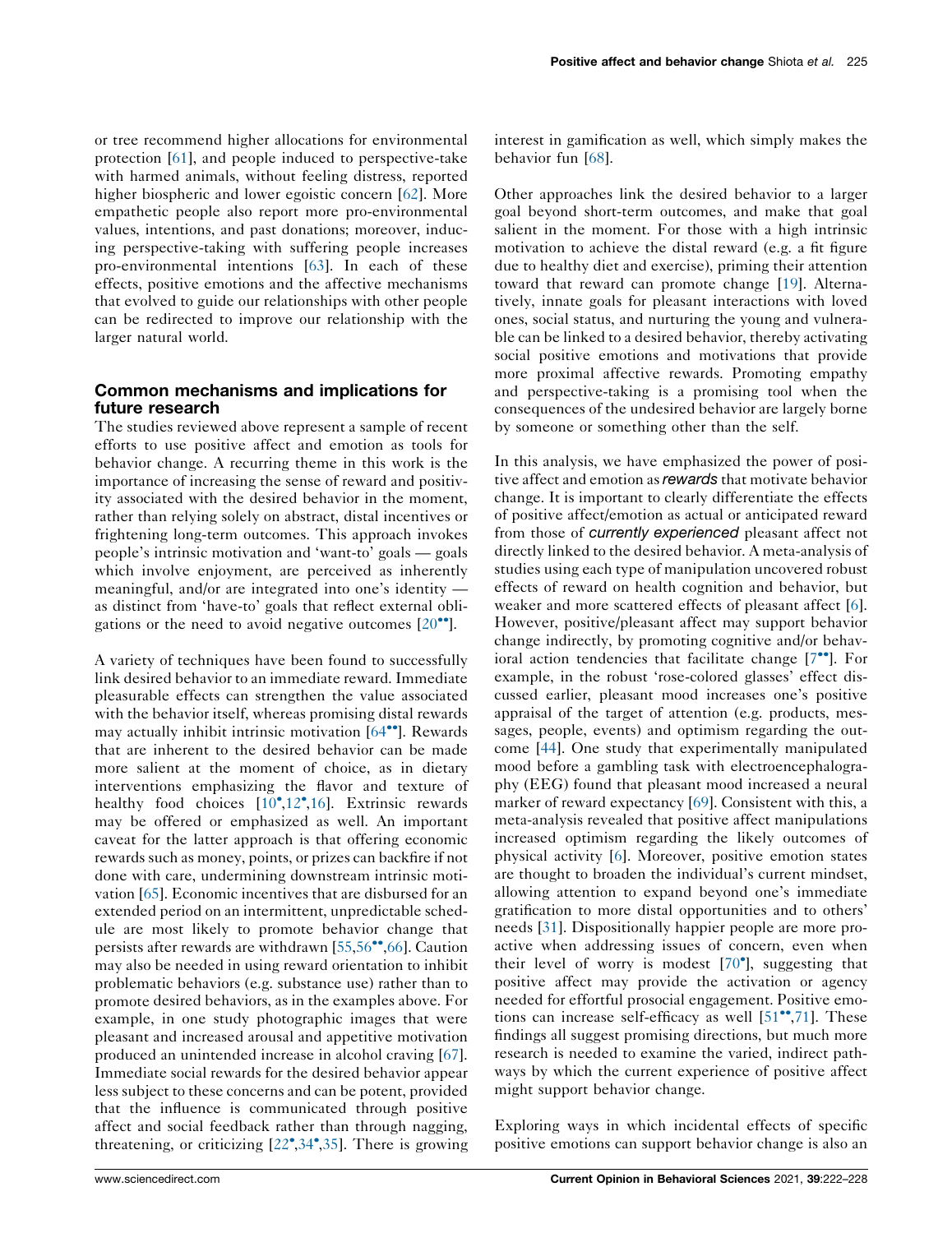important, much-needed direction for future research  $[6,8^{\bullet\bullet}]$ . For example, in two studies, teens and young adults who completed gratitude-focused writing exercises reported healthier subsequent dietary choices than those completing control writing tasks — effects that were mediated by reduced negative affect [72 ]. Gratitude writing has also been found to increase glycemic control at a 12-week follow-up among adolescents with Type II diabetes [73]. Several studies have found that awe increases prosocial and pro-environmental attitudes and behavior, mediated by a conceptualization of the self as small and relatively insignificant but connected to the surrounding world [74,75 ]. Although few behavioral interventions have attempted to employ specific positive emotions in these ways, basic knowledge about these states is sufficient to support much wider investigation.

#### **Conclusion**

Researchers are increasingly finding creative ways to use positive affect and emotion in interventions to encourage healthy, prosocial, and pro-environmental behavior. In particular, extensive research has uncovered techniques by which one's own and others' positive affect can be used as proximal incentives for desired behaviors, ready to be deployed in new interventions. It is important to ensure that such rewards are either intrinsic to the desired behavior or are used to build heathy long-term habits, because short-term extrinsic rewards can undermine later intrinsic motivation. Beyond reward, positive affect and emotion also offer a variety of indirect mechanisms for encouraging change that await further investigation.

### Conflict of interest statement

Nothing declared.

### Acknowledgement

This work was supported in part by a grant from the European Research Council [Starting Grant 714977] to the fourth author.

#### References and recommended reading

Papers of particular interest, published within the period of review, have been highlighted as:

- of special interest
- •• of outstanding interest
- 1. Ajzen I: The theory of planned behaviour: reactions and reflections. Psychol Health 2011, 26:1113-1127.
- 2. Fisher JD, Fisher WA: Changing aids-risk behavior. Psychol Bull 1992, 111:455-474.
- 3. DiClemente CC, Corno CM, Graydon MM, Wiprovnick AE, Knoblach DJ: Motivational interviewing, enhancement, and brief interventions over the last decade: a review of reviews of efficacy and effectiveness. Psychol Addict Behav 2017, 31:862- 887.
- 4. Kok G, Peters G-JY, Kessels LT, Ten Hoor GA, Ruiter RA: Ignoring
- $\bullet$ theory and misinterpreting evidence: the false belief in fear appeals. Health Psychol Rev 2018, 12:111-125.

This literature review concludes that without high efficacy to enact the behavior change necessary to avoid negative outcomes, threatening communications typically have little effect, and may even backfire. Fear appeals may be effective among those who have high self-efficacy, or when the intervention raises self-efficacy; otherwise people may ignore or avoid the aversive message in order to minimize distress.

- Cameron LD, Chan CK: Designing health communications: harnessing the power of affect, imagery, and self-regulation. Soc Personal Psychol Compass 2008, 2:262-282.
- 6. Cameron DS, Bertenshaw EJ, Sheeran P: The impact of positive affect on health cognitions and behaviours: a meta-analysis of the experimental evidence. Health Psychol Rev 2015, 9:345-365.
- 7. Van Cappellen P, Rice EL, Catalino LI, Fredrickson BL: Positive
- $\bullet\bullet$ affective processes underlie positive health behaviour change. Psychol Health 2018, 33:77-97.

This review discusses a variety of mechanisms by which positive affect might be expected to support health behavior change, with particular focus on the Broaden and Build model of positive emotion.

- 8. Shiota MN, Campos B, Oveis C, Hertenstein MJ, Simon-
- $\ddot{\phantom{0}}$ Thomas E, Keltner D: **Beyond happiness: building a science of**<br>**discrete positive emotions**. Am Psychol 2017, **72**:617-643.

This article reviews empirical evidence differentiating the effects of several distinct positive emotion states on cognition, nonverbal expression, and other aspects of emotional responding. Functional analyses of discrete positive emotions are presented, and a case is made for the importance of considering effects that may be specific to particular positive emotions when developing positive affect-based behavioral interventions.

- 9. Dubois P, Albuquerque P, Allais O, Bonnet C, Bertail P, Combris P, Lahlou S, Rigal N, Ruffieux B, Chandon P: Effects of front-ofpack labels on the nutritional quality of supermarket food purchases: evidence from a large-scale randomized controlled trial. J Acad Market Sci 2020:1-20.
- 10. Papies EK, Johannes N, Daneva T, Semyte G, Kauhanen L-L:  $\cdot$ Using consumption and reward simulations to increase the appeal of plant-based foods. Appetite 2020, 155:104812.

This research finds that plant-based food packages often have less attractive food descriptions than meat-based foods. However, language that refers to the sensory pleasure associated with eating experiences can increase the appeal of plant-based foods by facilitating eating simulations.

- 11. Turnwald BP, Boles DZ, Crum AJ: Association between indulgent descriptions and vegetable consumption: twisted carrots and dynamite beets. JAMA Intern Med 2017, 177:1216- 1218.
- 12. Turnwald BP, Bertoldo JD, Perry MA, Policastro P, Timmons M,
- $\bullet$ Bosso C, Connors P, Valgenti RT, Pine L, Challamel G et al.: Increasing vegetable intake by emphasizing tasty and enjoyable attributes: a randomized controlled multisite intervention for taste-focused labeling. Psychol Sci 2019, 30:1603-1615.

Several experiments reported here show that taste and enjoyment focused labels increase choice and consumption of vegetable dishes by increasing pleasant taste expectations.

- 13. Cadario R, Chandon P: Which healthy eating nudges work best? A meta-analysis of field experiments. Market Sci 2020, 39:465-486.
- 14. Segar ML, Eccles JS, Richardson CR: Type of physical activity goal influences participation in healthy midlife women. Womens Health Issues 2008, 18:281-291.
- 15. Woolley K, Fishbach A: For the fun of it: harnessing immediate  $\bullet$ rewards to increase persistence in long-term goals. J Consum Res 2016, 42:952-966.

This research finds that the pursuit of personal goals for delayed rewards (e.g. exercising to improve health) often provides consumers with immediate rewards (e.g. a fun workout) as well. Participants attending to the immediate rewards of health and academic activities showed greater persistence in these activities relative to those attending to delayed rewards, even though the activities were selected for the delayed rewards they provide. Overall, immediate rewards are stronger predictors of activity persistence than delayed rewards.

16. Muñoz-Vilches NC, van Trijp HC, Piqueras-Fiszman B: The impact of instructed mental simulation on wanting and choice between vice and virtue food products. Food Qual Prefer 2019, 73:182-191.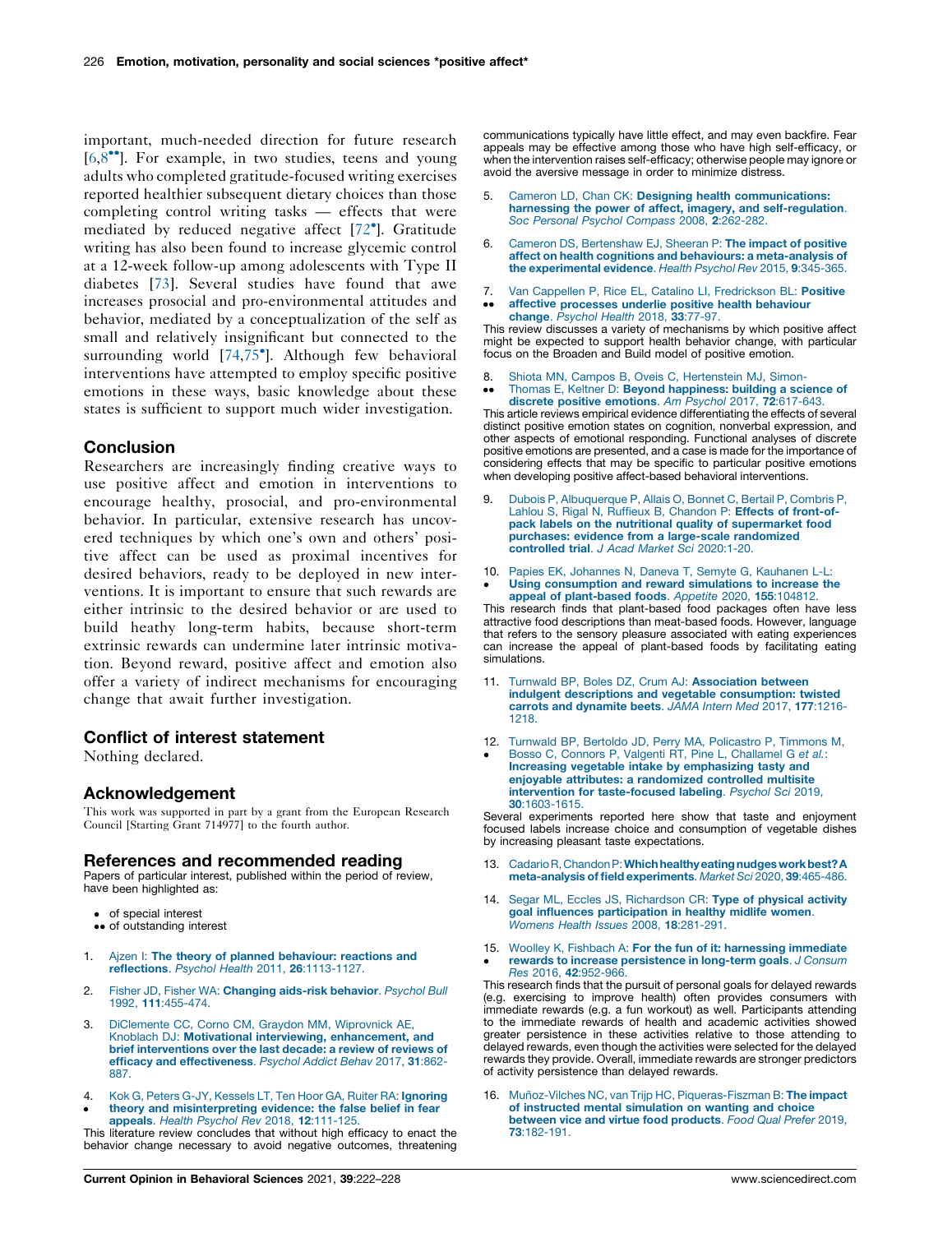17. Buckland NJ, Er V, Redpath I, Beaulieu K: Priming food intake  $\bullet$ with weight control cues: systematic review with a metaanalysis. Int J Behav Nutr Phys Act 2018, 15:66.

This meta-analysis examines whether exposure to weight-related cues reduces eating behavior, and shows that such priming effects are typically small and occur only for strongly motivated individuals.

18. Papies EK: Health goal priming as a situated intervention tool:  $\bullet$ how to benefit from nonconscious motivational routes to health behaviour. Health Psychol Rev 2016, 10:408-424.

This paper presents a conceptual analysis of goal priming mechanisms and argues that to affect health behavior, primes need to tap into motives that are personally relevant to the in the perceiver.

- 19. Papies EK, Hamstra P: Goal priming and eating behavior: **enhancing self-regulation by environmental cues**. Health<br>Psychol 2010, **29**:384-388.
- 20. Milyavskaya M, Inzlicht M, Hope N, Koestner R: **Saying "no" to**
- $\ddot{\phantom{0}}$ temptation: want-to motivation improves self-regulation by reducing temptation rather than by increasing self-control. J Pers Soc Psychol 2015, 109:677-693.

This article differentiates goals involving intrinsic motivations and rewards from those reflecting perceived external pressures, linking the former (but not the latter) to more positive implicit associations and behavioral implications.

- 21. Lewis MA, McBride CM, Pollak KI, Puleo E, Butterfield RM, Emmons KM: Understanding health behavior change among couples: an interdependence and communal coping approach. Soc Sci Med 2006, 62:1369-1380.
- 22. Young VJ, Burke TJ, Curran MA: Interpersonal effects of health-
- $\bullet$ related social control: positive and negative influence, partner health transformations, and relationship quality. J Soc Pers Relat 2019, 36:3986-4004.

In this cross-sectional study of 243 couples, use of positive social control (e.g. displaying positive emotion about the desired behavior, stating value of behavior, requesting the behavior) significantly predicted more positive health behavior transformations (including healthy diet) for the partner; negative social control (e.g. bargaining, guilting, giving orders) had no such effect.

- 23. Lyubomirsky S, King L, Diener E: The benefits of frequent
- $\ddot{\phantom{0}}$ **positive affect: does happiness lead to success?** *Psychol Bull*<br>2005, **131**:803-855.

This meta-analysis of correlational questionnaire-based research, diary and ecological momentary assessment studies, and experimental studies finds that happiness predicts, and in some cases causes, positive life outcomes across a wide range of domains including social, income, and health indices.

#### 24. Bloom P: **Empathy and its discontents**. *Trends Cogn Sci* 2017, 21:24-31.

 $\bullet$   $\hspace{0.1cm}$  z1:24-31.<br>This study examined prosocial action while challenging the limitations to empathy when making moral decisions in the modern world. The researchers concluded that compassion, the sense of valuing other people and caring about their welfare but without necessarily feeling their pain, may have all the advantages of empathy in and few of its weaknesses.

- 25. Kamas L, Preston A: Empathy, gender, and prosocial behavior. J Behav Exp Econ 2020, 92:101654.
- 26. Cameron CD, Hutcherson CA, Ferguson AM, Scheffer JA, Hadjiandreou E, Inzlicht M: Empathy is hard work: people choose to avoid empathy because of its cognitive costs. J Exp Psychol Gen 2019, 148:962-976.
- 27. Devlin HC, Zaki J, Ong DC, Gruber J: Not as good as you think? Trait positive emotion is associated with increased selfreported empathy but decreased empathic performance. PLoS One 2014, 9:e110470.
- 28. Thoits PA, Hewitt LN: Volunteer work and well-being. J Health Soc Behav 2001:115-131.
- 29.  $\bullet$ Hui BP, Ng JC, Berzaghi E, Cunningham-Amos LA, Kogan A:<br>**Rewards of kindness? A meta-analysis of the link between**

prosociality and well-being. Psychol Bull 2020, 146:1084-1116 This meta-analysis examines the strength of the link between prosociality and well-being, examining a range of moderators including demographic factors, different types of wellbeing and methodological rigor.

- 30. Preston SD: The origins of altruism in offspring care. Psychol Bull 2013, 139:1305-1341.
- 31. Fredrickson BL, Joiner T: Reflections on positive emotions and upward spirals. Perspect Psychol Sci 2018, 13:194-199.
- 32. Kohls G, Perino MT, Taylor JM, Madva EN, Cayless SJ, Troiani V, Price E, Faja S, Herrington JD, Schultz RT: The nucleus accumbens is involved in both the pursuit of social reward and the avoidance of social punishment. Neuropsychologia 2013, 51:2062-2069.
- 33. Wake SJ, Izuma K: A common neural code for social and monetary rewards in the human striatum. Soc Cogn Affect Neurosci 2017, 12:1558-1564.
- 34. Spinrad TL, Gal DE: Fostering prosocial behavior and empathy

**in young children**. Curr Opin Psychol 2018, 20:40-44.<br>This succinct review of the literature addresses implications of rewarding children's prosocial/helping behavior. Although material rewards can backfire, reducing intrinsic motivation, social reinforcements such as positive emotion, praise, and encouragement do foster future prosociality.

- 35. van Hoorn J, van Dijk E, Meuwese R, Rieffe C, Crone EA: Peer influence on prosocial behavior in adolescence. J Res Adolesc 2016, 26:90-100.
- 36. Schnall S, Roper J, Fessler DM: Elevation leads to altruistic behavior. Psychol Sci 2010, 21:315-320.
- 37. Sparks AM, Fessler DM, Holbrook C: Elevation, an emotion for prosocial contagion, is experienced more strongly by those with greater expectations of the cooperativeness of others. PLoS One 2019, 14:e0226071.
- 38. Cavanaugh LA, Bettman JR, Luce MF: Feeling love and doing more for distant others: specific positive emotions differentially affect prosocial consumption. J Market Res 2015, 52:657-673.
- 39. Algoe SB: Find, remind, and bind: the functions of gratitude in everyday relationships. Soc Personal Psychol Compass 2012, 6:455-469.
- 40. Bartlett MY, DeSteno D: Gratitude and prosocial behavior: helping when it costs you. Psychol Sci 2006, 17:319-325.
- 41. Ma LK, Tunney RJ, Ferguson E: Does gratitude enhance prosociality?: a meta-analytic review. Psychol Bull 2017, 143:601-635.
- 42. Williams LA, Bartlett MY: Warm thanks: gratitude expression facilitates social affiliation in new relationships via perceived warmth. Emotion 2015, 15:1-5.
- 43.  $\bullet$ Algoe SB, Dwyer PC, Younge A, Oveis C: A new perspective on the social functions of emotions: gratitude and the witnessing

effect. J Pers Soc Psychol 2020, 119:40-74. In this series of studies, third-party observers to gratitude expression were found subsequently to be more helpful and affiliative toward both the beneficiary and benefactor in the gratitude interaction.

- 44. Clore GL, Schiller AJ, Shaked A: Affect and cognition: three principles. Curr Opin Behav Sci 2018, 19:78-82
- 45. Vincent LC, Emich KJ, Goncalo JA: Stretching the moral gray zone: positive affect, moral disengagement, and dishonesty. Psychol Sci 2013, 24:595-599.
- 46. Siniver E: Do happy people cheat less? A field experiment on dishonesty. J Behav Exp Econ 2021, 91:101658.
- 47. van Vugt M, Griskevicius V, Schultz PW: Naturally green: harnessing stone age psychological biases to foster<br>environmental behavior. Soc Issues Policy Rev 2014, 8:1-32.
- 48. Han T-I, Stoel L: Explaining socially responsible consumer behavior: a meta-analytic review of theory of planned<br>behavior. J Int Consum Market 2017, 29:91-103.
- 49. Zawadzki SJ, Steg L, Bouman T: Meta-analytic evidence for a  $\ddot{\phantom{0}}$ robust and positive association between individuals' proenvironmental behaviors and their subjective wellbeing. Environ Res Lett 2020, 15:123007.

This meta-analysis examined a variety of associations between proenvironmental behavior and aspects of psychological well-being. In